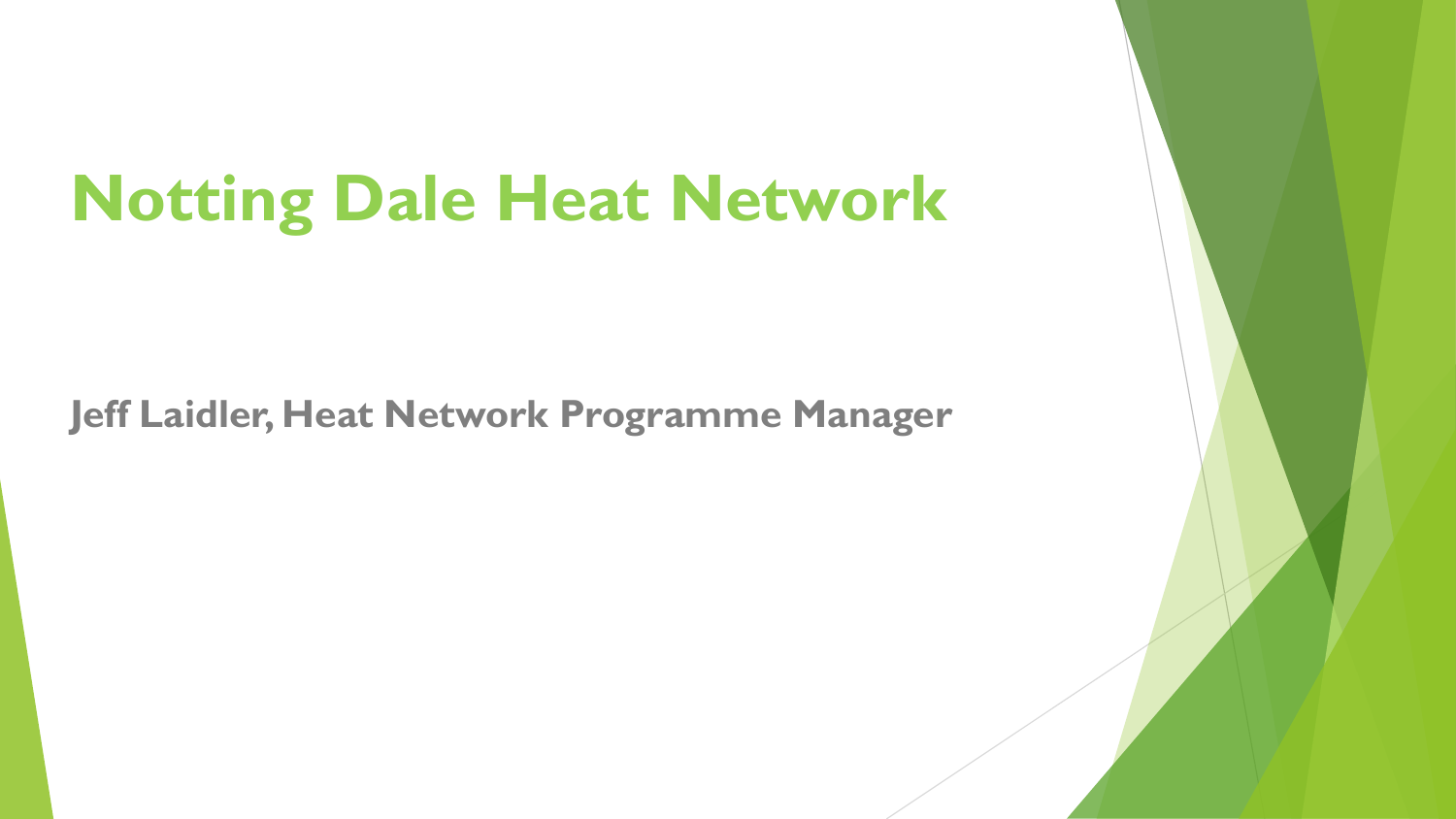

Highlights from last quarter:

- 1. Heat Network Poll: **83% of residents support the new heat network**
- **2. Updated design delivers a zero carbon heat network in 2024** (6 years earlier than planned)
- **3. Successful £220,000 grant application** to the GLA's Local Energy Accelerator
- 4. Well-attended **Bidder's Day**
- **5. Heads of Terms signed with Kensington Aldridge Academy**
- **6. Co-designed Resident Price Promise launched**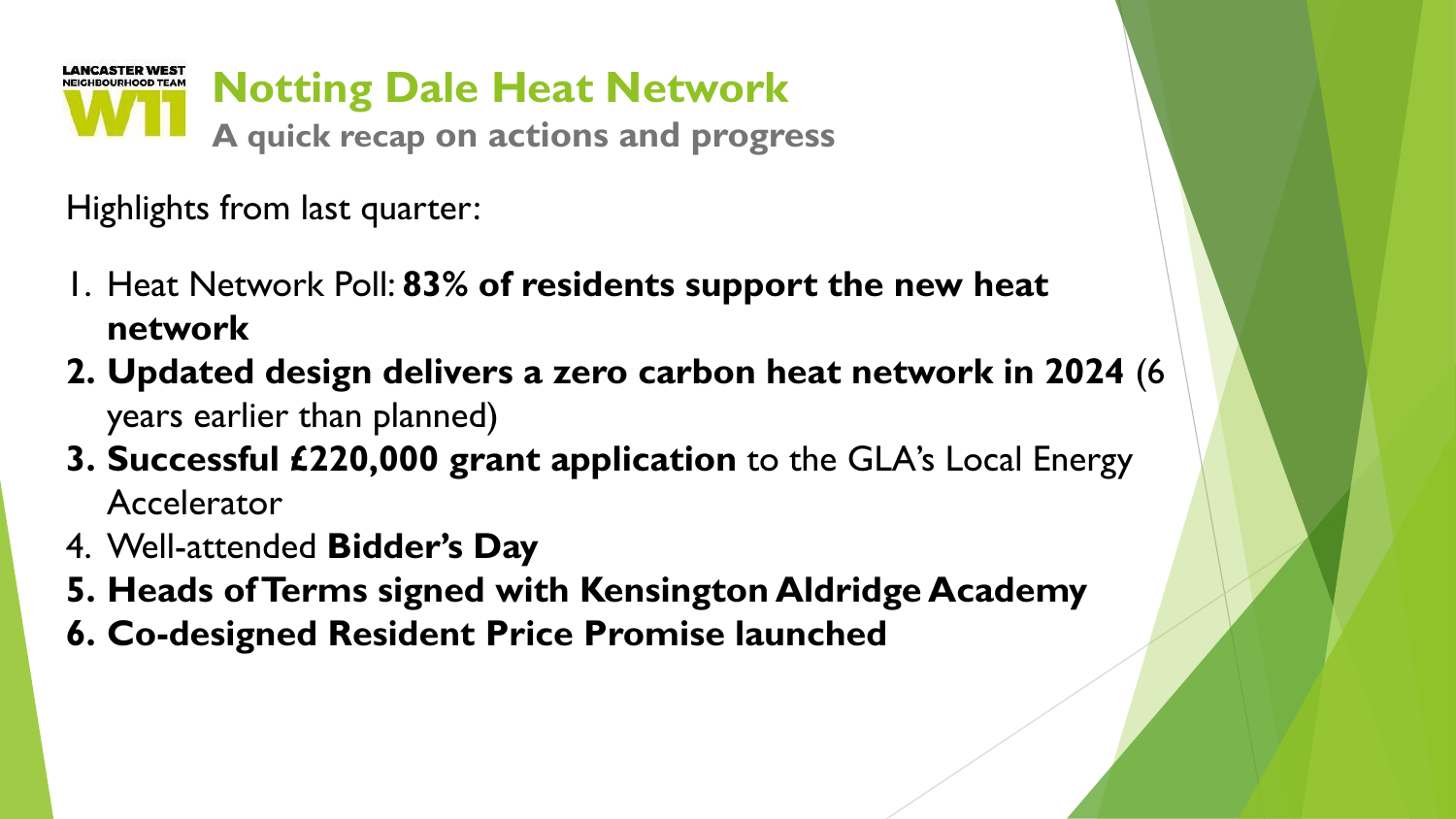

| Figs in £m                                                                    | <b>SPV</b> | <b>Council HRA</b> | Total |
|-------------------------------------------------------------------------------|------------|--------------------|-------|
| Primary Network & Energy Centre                                               | 6.04       | 0.00               | 6.04  |
| Secondary / Domestic Network                                                  | 0.00       | 12.36              | 12.36 |
| <b>Total Scheme Capex</b>                                                     | 6.04       | 12.36              | 18.40 |
| Other net initial SPV costs                                                   | 0.83       | 0.00               | 0.83  |
| Commercialisation, design and expansion<br>feasibility into Notting Dale ward | 0.00       | 0.66               | 0.66  |
| <b>Estate Connection Charge</b>                                               | (4.48)     | 4.48               | 0.00  |
| <b>Total Net Funding Requirement</b>                                          | 2.39       | 17.50              | 19.89 |

(\*) This is for the feasibility work. Any capital costs associated with expansion, and how they would be funded would be subject to agreement between the SPV and Council at the time. There will be potentially other Government funds available to cover at least part of the expansion costs including the new £270m Green Heat Network Fund and potential £120m Heat Network Fund.

We're updating the financial model to account for:

- 1. Updated Stage 3 design
- 2. Business Rates
- 3. UKPN costs
- 4. Soft market testing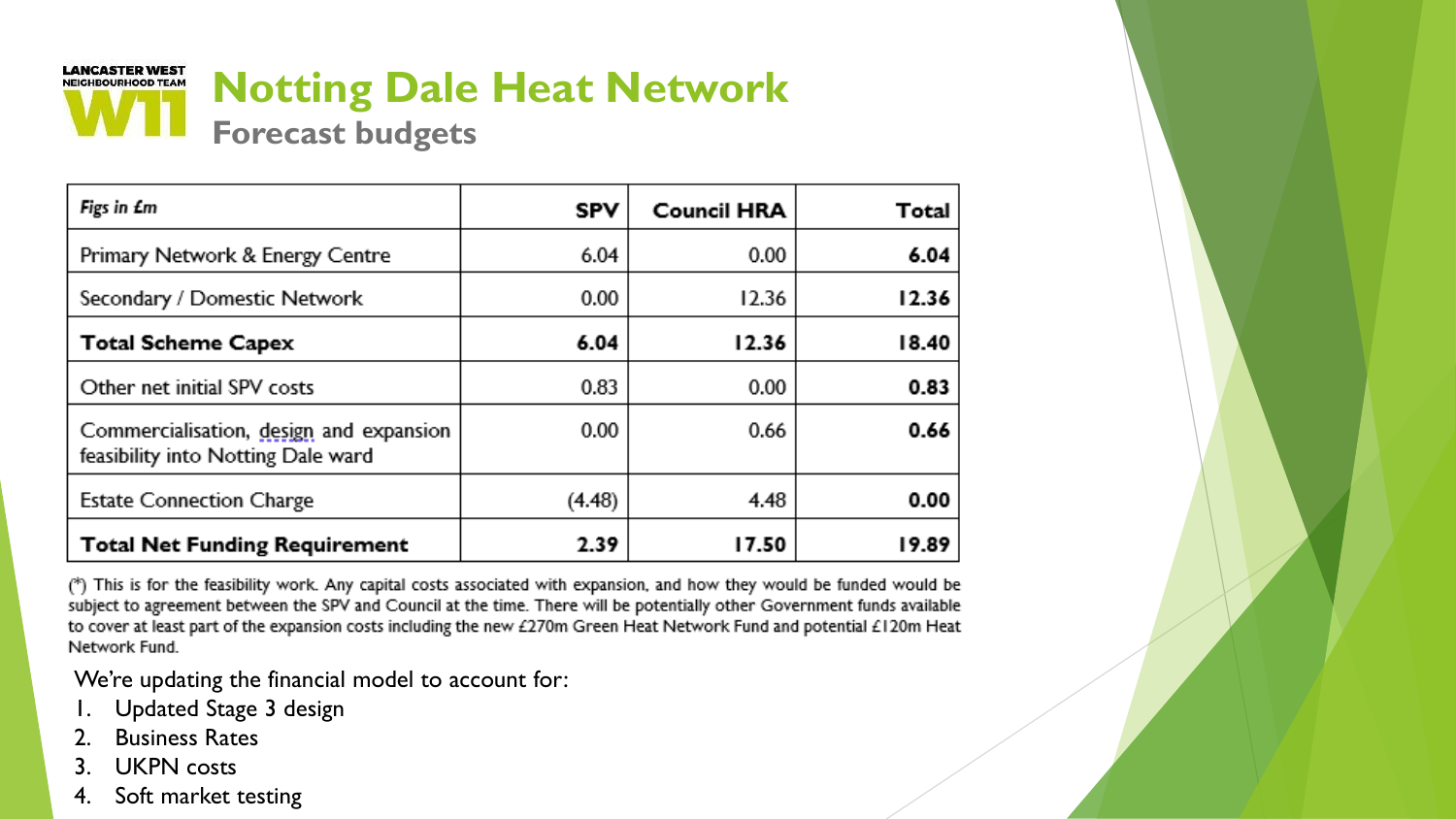

# **£2.5m of grants for the heat network in 2 years**

- **8 successful bids in 2 years**
- **Grants received from:** 
	- o **Kensington and Chelsea Council's Green Fund**
	- o **Central Government (Heat Network Investment Project & Heat Network Development Unit)**
	- o **GLA's Local Energy Accelerator and Future Neighbourhoods Fund**

| <b>RBKC's Green Fund</b>                                                                       | <b>RBKC</b> | £          | 66,000.00        | $\overline{2}$ |
|------------------------------------------------------------------------------------------------|-------------|------------|------------------|----------------|
| Heat Network Investment Project<br><b>Construction Costs</b>                                   | <b>BEIS</b> | £          | 60,000.00        | 1,1            |
| Heat Network Development Unit -<br>Detailed Project Development phase                          | <b>BEIS</b> | £          | 46,300.00        | $\overline{2}$ |
| Heat Network Development Unit - Phase 2<br>expansion                                           | <b>BEIS</b> | £          | 30,000.00        | $\overline{2}$ |
| Economic Recovery Capacity Programme - GLA                                                     | <b>GLA</b>  | £          | 34,000.00        |                |
| Local Energy Accelerator - Commercialisation                                                   | <b>GLA</b>  | A          | 20,000.00        |                |
| Local Energy Accelerator -<br>Cross<br>Borough Energy Masterplan                               | <b>GLA</b>  |            | 150,000.00<br>£. |                |
| Future Neighbourhoods Fund - (Pilot network and<br>installing solar panels at Treadgold House) | <b>GLA</b>  | £          | 60,000.00        |                |
| Future Neighbourhoods Fund -(Monitoring for<br>additional expansion)                           | <b>GLA</b>  | £          | 30,000.00        |                |
|                                                                                                |             | £2,496,300 |                  |                |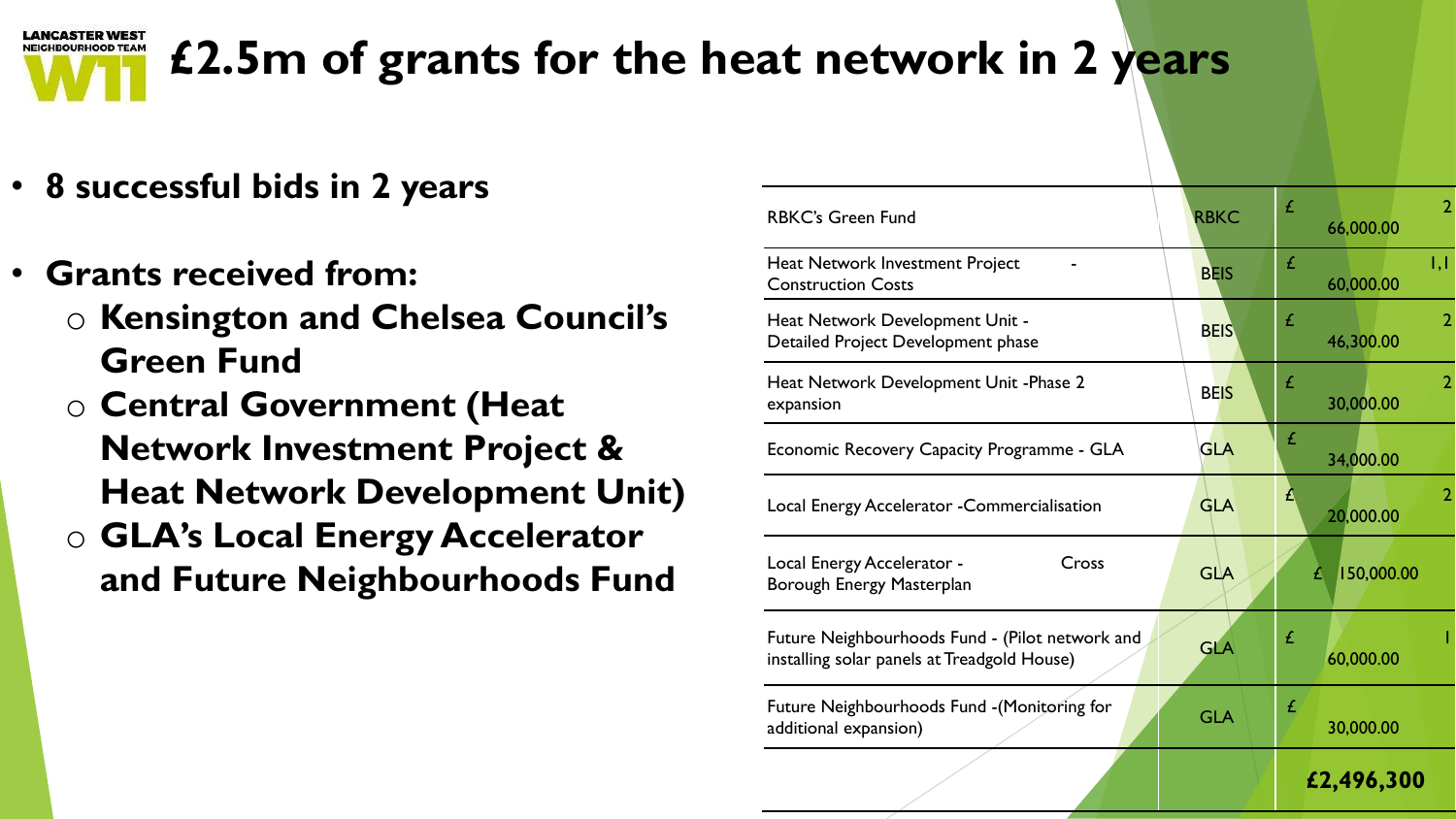## **Timeline: what comes next?**

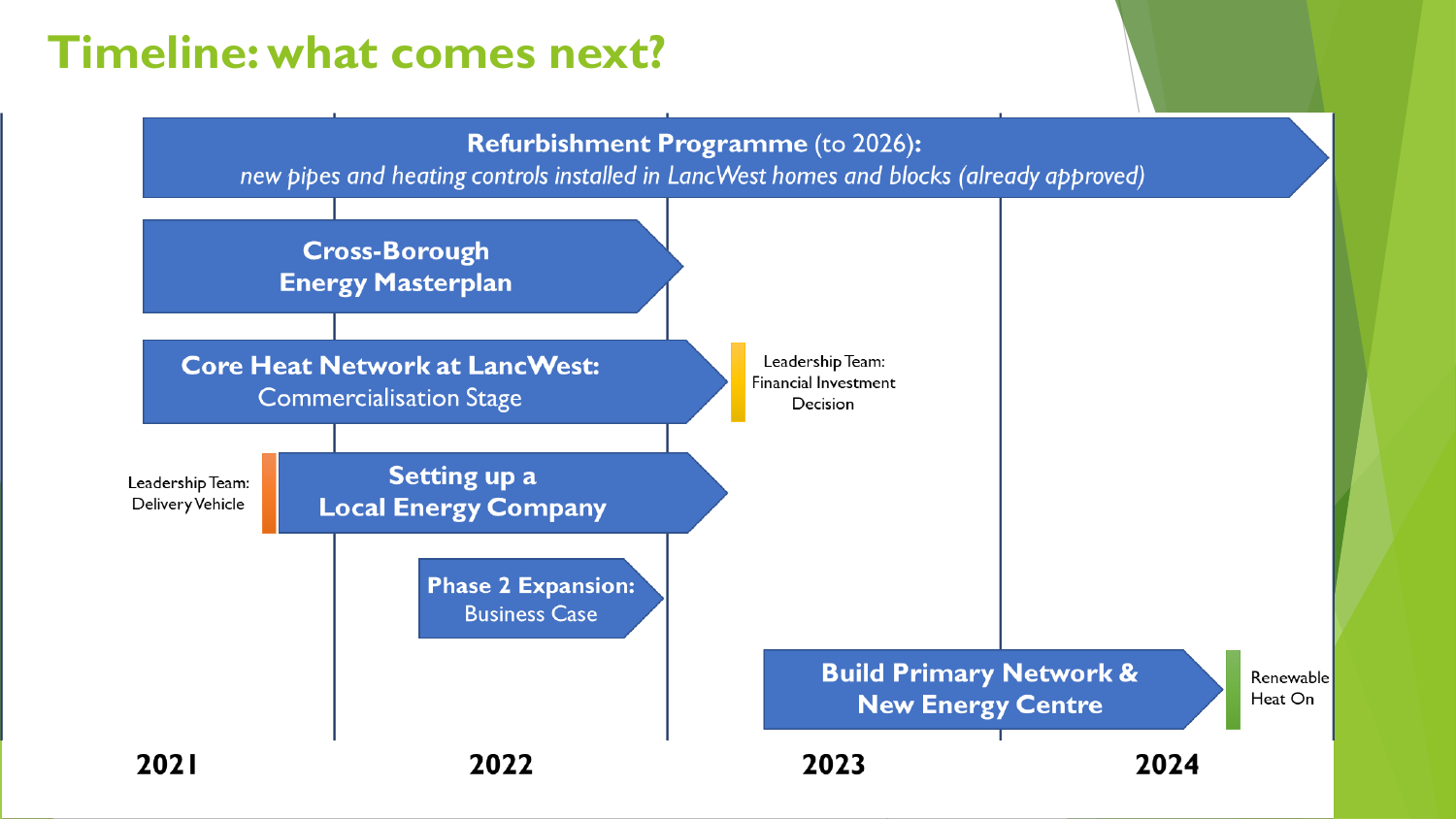

## **Putting Residents First**

## **How will Notting Dale Heat put residents** first?

| Customer<br>Charler          | This will give a guarantee on heat quality and customer<br>service to all residents.                                                                                                                                                                                                |
|------------------------------|-------------------------------------------------------------------------------------------------------------------------------------------------------------------------------------------------------------------------------------------------------------------------------------|
| Vulnerable<br>support        | Extra help with heating and hot water is available for<br>anyone that is in a vulnerable situation.                                                                                                                                                                                 |
| Resident<br>price<br>promise | Until 2030, residents will pay the cheaper energy price,<br>either gas or renewable heating cost.                                                                                                                                                                                   |
| The Heat                     | The heat network will register with the Heat<br>Trust, an independent customer champion<br>organisation.                                                                                                                                                                            |
| Ofgem<br><b>Regulation</b>   | From 2024 Ofgem will regulate Heat Networks, this will<br>give quality and price protection, similar to gas and<br>electricity today.                                                                                                                                               |
| Board<br><b>Structures</b>   | The heat network board will make operational<br>decisions for the heat network. The board will include<br>two heat network customers who live on Lancaster<br>West Estate, A shareholder committee will also<br>provide additional checks, to ensure<br>excellent customer service. |
| Customer<br>Service          | Notting Dale Heat will deliver excellent<br>customer service, with at least 80% customer<br>service satisfaction. We are asking residents to help us<br>decide how to measure customer satisfaction.                                                                                |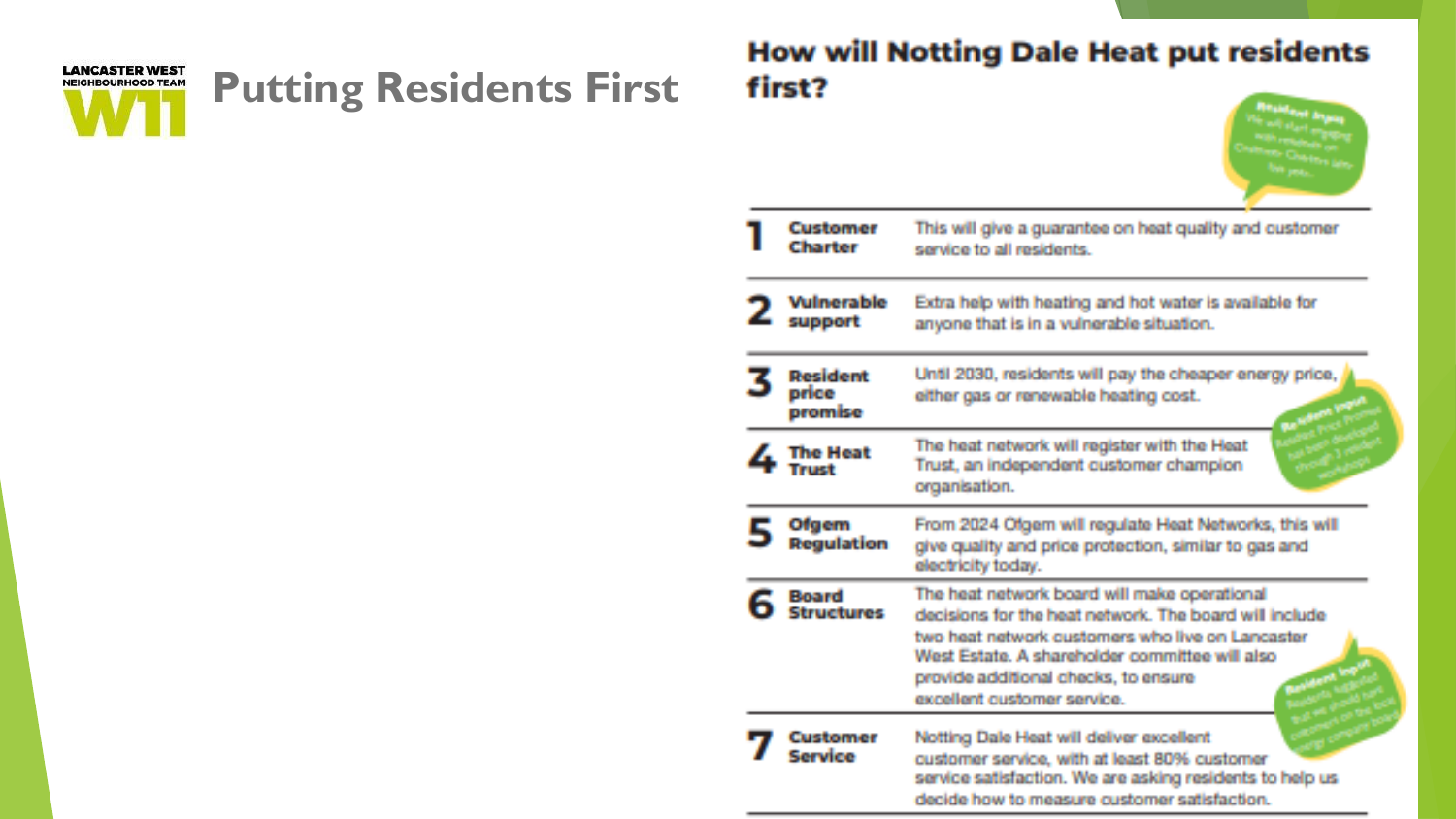### **LANCASTER WEST Notting Dale Heat Network NEIGHBOURHOOD TEAM**

**Vision: to be the most reliable heat network in the UK**

Co-designing our heat network:

- o Updated our technical design: to deliver vision.
- o Maximising the amount of solar pv on the Estate
- $\circ$  4 back-up heat supplies: provided by electric boiler, thermal store, leisure centre's gas boiler and if needed, temporary boilers brought in from off-site.
- o **Smart pipes and valves:** to make sure we have early warning of any water leaks, in which case we'd bring in a temporary boiler.

## **How reliable** is renewable heating?

The new renewable heat network has lots of backup systems built in. The current communal heat network at Lancaster West Estate has none.

We are aiming to make the UK's most reliable heat network at Notting Dale, including the energy source, heat source and pipework.

## **Energy Source**



**Electricity** The Air Source Heat Pump will be supplied with green electricity from the grid. Back-up is provided by solar panels.

#### **Heat Source Default** Back-Up 1 Back-Up<sub>2</sub> Back-Up 3 Back-Up 4 Air Source Electric Thermal Gas boiler Temporary **Heat Pump** boiler store, a large in leisure boiler water battery centre

## **Pipes**

#### **Smart Pipes & Valves**

Smart pipes will send a signal if they detect a problem. A valve can seal off pipe so a temporary boiler can connect.



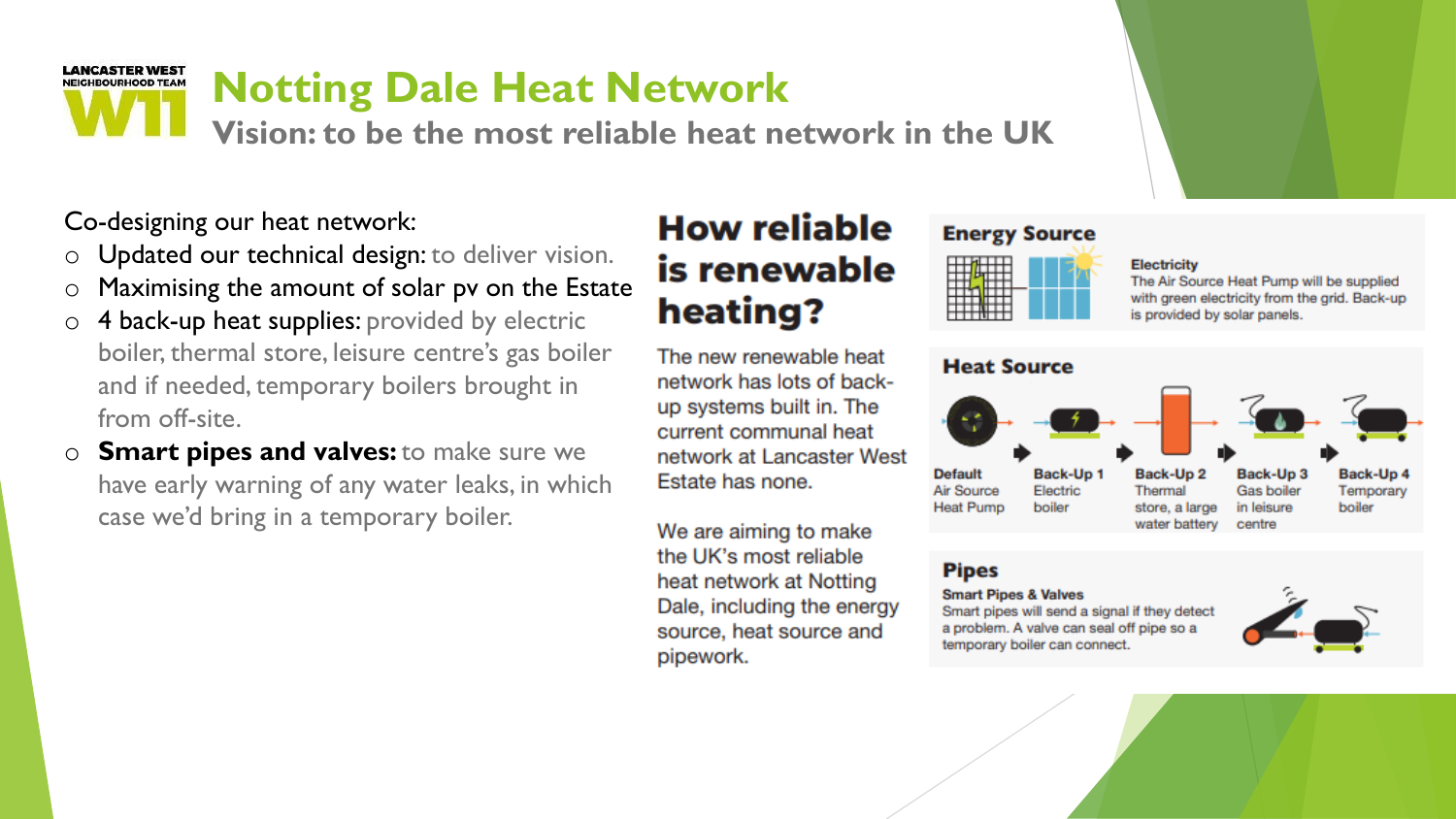### **LANCASTER WEST Notting Dale Heat Network NEIGHBOURHOOD TEAM Choosing a Renewable Energy centre**

## **Option 1 Camelford Walk**



## **Option 2 Kensington Leisure Centre**







#### Which case studies inspire you?



To create the new energy centre, we will redesign the boiler room at Camelford Walk. Which case studies inspire you?





Case Study 2 Energy Hub, London

**Emailes Transport Brienlafe** Plastics & glass Mariner Since: Case Study 3

ParkHaus, Denmark Cultural **Terminessey Terminent** distantation **Metal & plant** 

 $n_{\rm ch}$ Mariners leaks Case Study 4 Manchester

**Slide Marinei Ind** Case Study 5

Bunhill **Phone: All Automaker** and highly are allow-**Minister & Killed** 

Case Study 6 Community Centre mente Finalizio schulz

Weights. **Ed Case Study 7** Leeds

> op Large scindale to Total & starts Blyin

Markets industry Case Study 8

Gateshead **Greys & parts** Darbinar Transportation Informations **Meta boxis**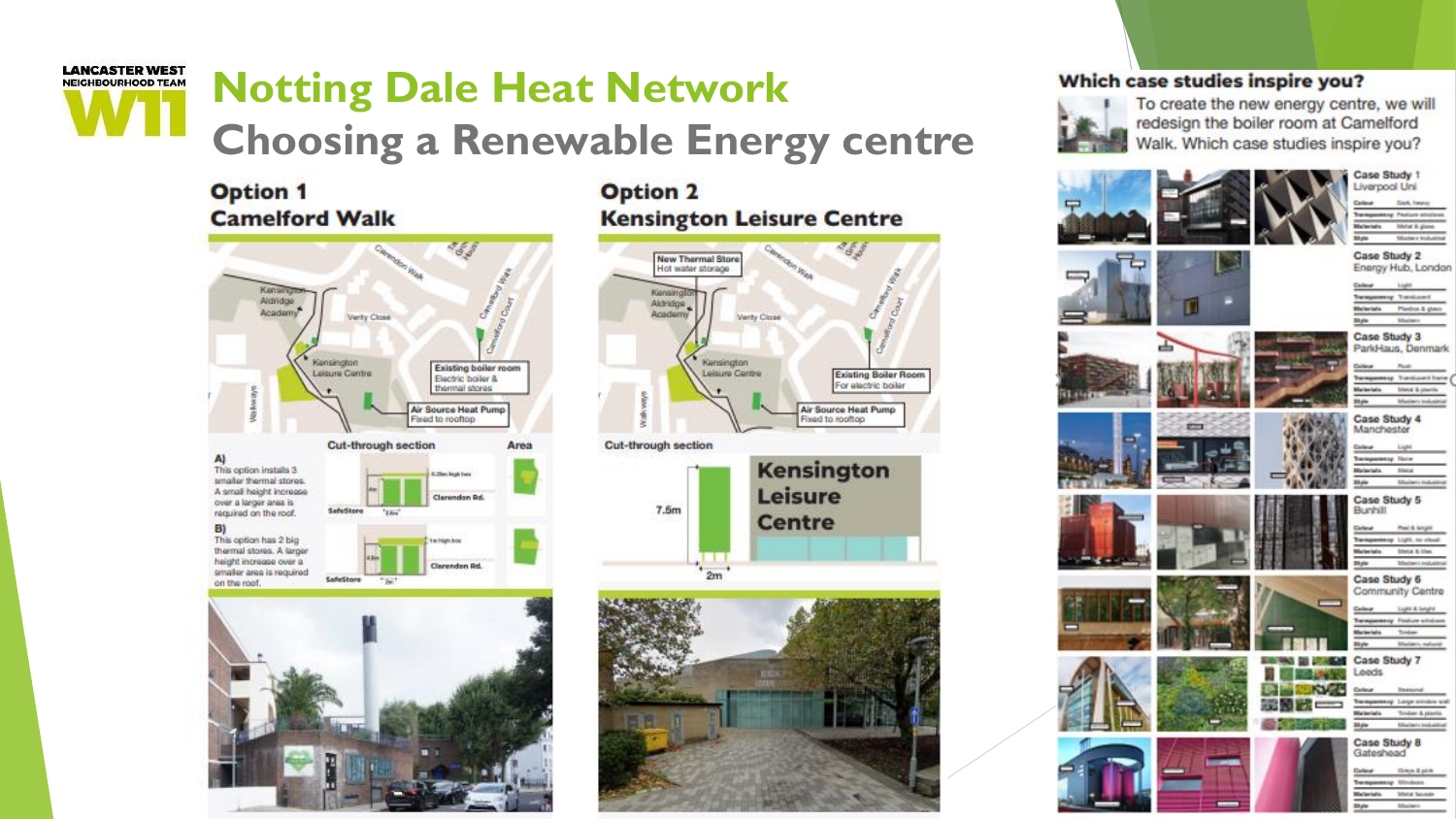

3 large procurement contracts :

- Design and Build of energy centre and primary heat network (c.£6m, 2023 - 2029)
- 2. Operations and Maintenance of heat network, including metering and billing (c. $£1m$  total over initial 5 year contract period, with option to extend by 5-years)
- 3. Design and Build of secondary and tertiary networks (c.£12m).

Seeking resident input via 'Resident Opportunity Menu.'